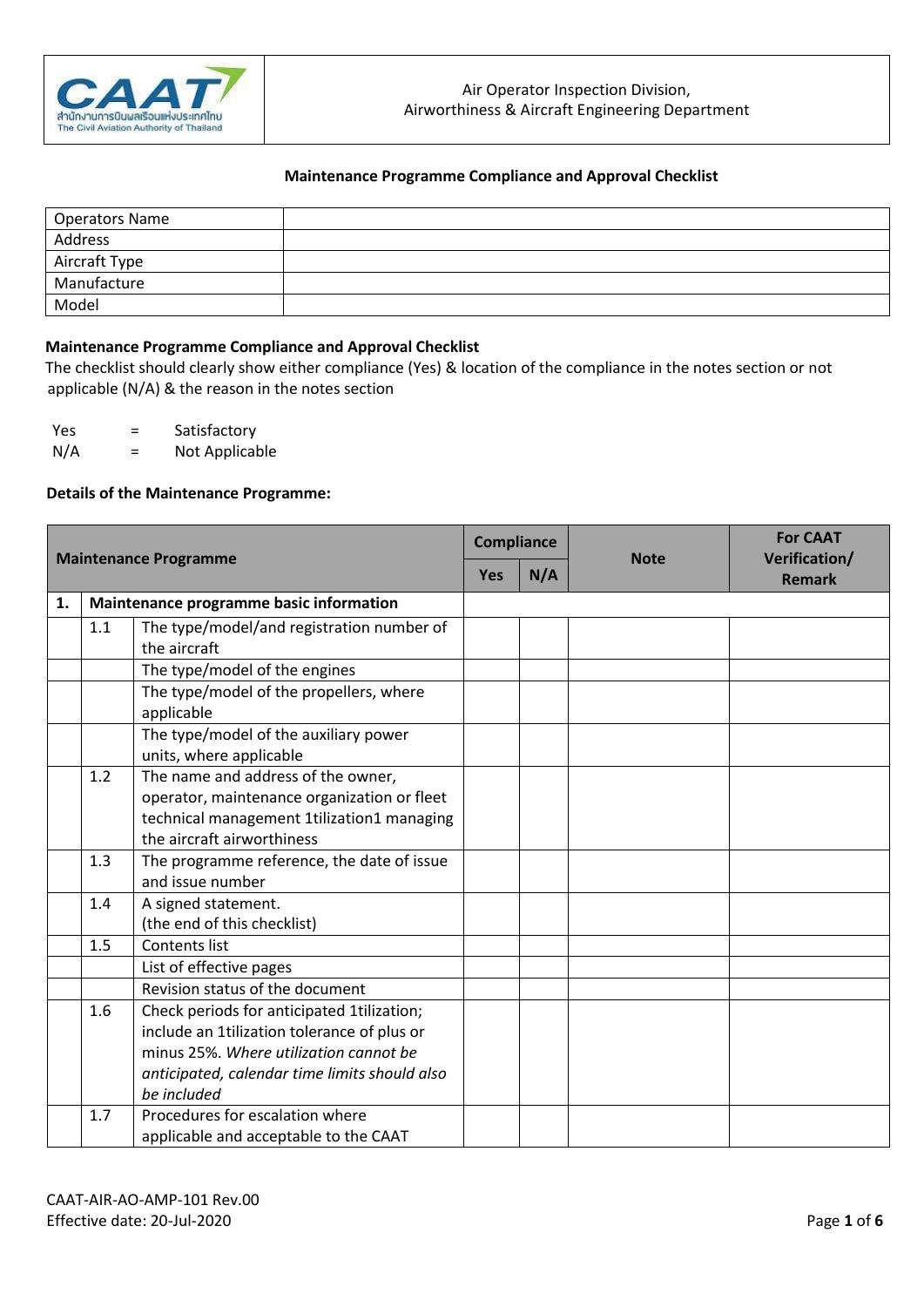

| <b>Maintenance Programme</b> |                                                         | <b>Compliance</b> |     |             | <b>For CAAT</b>                |
|------------------------------|---------------------------------------------------------|-------------------|-----|-------------|--------------------------------|
|                              |                                                         | Yes               | N/A | <b>Note</b> | Verification/<br><b>Remark</b> |
| 1.8                          | Pre-flight maintenance tasks                            |                   |     |             |                                |
| 1.9                          | The tasks and the periods                               |                   |     |             |                                |
|                              | (intervals/frequencies) at which inspections            |                   |     |             |                                |
|                              | should be carried out, including type and               |                   |     |             |                                |
|                              | degree of inspection of the following,                  |                   |     |             |                                |
|                              | together with the associated systems and                |                   |     |             |                                |
|                              | installations:                                          |                   |     |             |                                |
|                              | a. Aircraft                                             |                   |     |             |                                |
|                              | b.<br>Engine(s)                                         |                   |     |             |                                |
|                              | <b>APU</b><br>$\mathsf{C}$ .                            |                   |     |             |                                |
|                              | Propeller(s)<br>d.                                      |                   |     |             |                                |
|                              | Components<br>e.                                        |                   |     |             |                                |
|                              | f.<br>Accessories                                       |                   |     |             |                                |
|                              | Equipment<br>g.                                         |                   |     |             |                                |
|                              | Instruments<br>h.                                       |                   |     |             |                                |
|                              | i.<br>Electrical and radio apparatus                    |                   |     |             |                                |
| 1.10                         | The periods at which components should be:              |                   |     |             |                                |
|                              | Checked<br>а.                                           |                   |     |             |                                |
|                              | b. Cleaned                                              |                   |     |             |                                |
|                              | Lubricated<br>c.                                        |                   |     |             |                                |
|                              | Replenished<br>d.                                       |                   |     |             |                                |
|                              | e. Adjusted                                             |                   |     |             |                                |
|                              | f.<br>Tested                                            |                   |     |             |                                |
| 1.11                         | Details of ageing aircraft system                       |                   |     |             |                                |
|                              | requirements with any specified Sampling                |                   |     |             |                                |
|                              | Programmes, if applicable                               |                   |     |             |                                |
| 1.12                         | Details of specific Structural Maintenance              |                   |     |             |                                |
|                              | Programmes issued by TCH, if applicable,                |                   |     |             |                                |
|                              | including but not limited to:                           |                   |     |             |                                |
|                              | a. Damage Tolerance and                                 |                   |     |             |                                |
|                              | Supplemental<br><b>Structural Inspection Programmes</b> |                   |     |             |                                |
|                              | (SSID)                                                  |                   |     |             |                                |
|                              | b. Maintenance requirement resulting                    |                   |     |             |                                |
|                              | from Service Bulletin review                            |                   |     |             |                                |
|                              | performed by the TCH                                    |                   |     |             |                                |
|                              | Corrosion prevention and control<br>C.                  |                   |     |             |                                |
|                              | Repair Assessment<br>d.                                 |                   |     |             |                                |
|                              | Widespread Fatigue Damage<br>e.                         |                   |     |             |                                |
| 1.13                         | Details of CDCCLs<br>a.                                 |                   |     |             |                                |
|                              | Details of EWIS items<br>b.                             |                   |     |             |                                |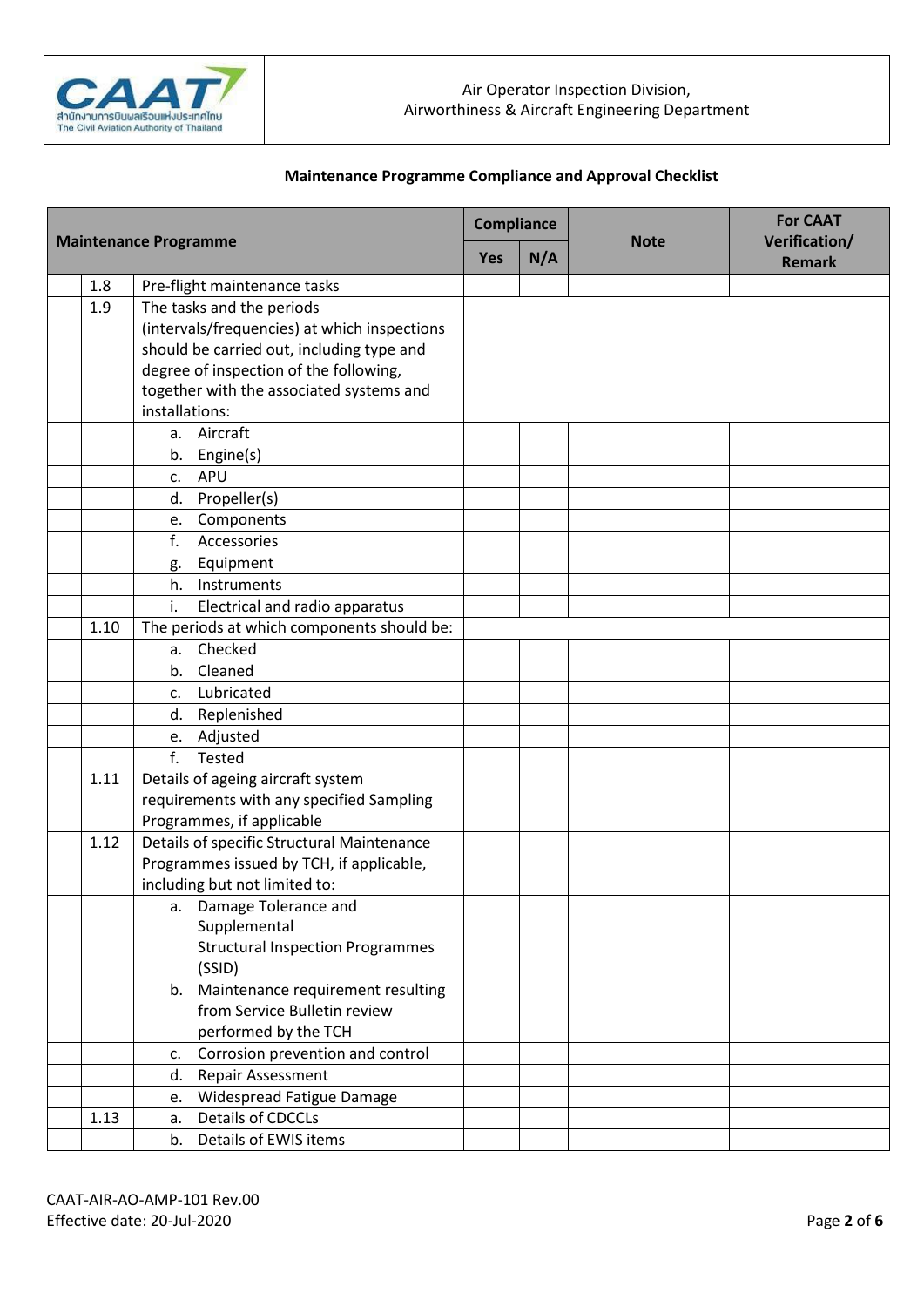

| <b>Maintenance Programme</b> |      | <b>Compliance</b>                                                      |     |             | <b>For CAAT</b>                |  |
|------------------------------|------|------------------------------------------------------------------------|-----|-------------|--------------------------------|--|
|                              |      | <b>Yes</b>                                                             | N/A | <b>Note</b> | Verification/<br><b>Remark</b> |  |
|                              | 1.14 | Statement of the limit of validity for the                             |     |             |                                |  |
|                              |      | Structural Maintenance Programme in 1.12,                              |     |             |                                |  |
|                              |      | if applicable, in terms of flight cycles /                             |     |             |                                |  |
|                              |      | flying hours / calendar time                                           |     |             |                                |  |
|                              | 1.15 | The periods at which overhauls should be<br>made                       |     |             |                                |  |
|                              | 1.16 | A cross-reference to other documents                                   |     |             |                                |  |
|                              |      | related to:                                                            |     |             |                                |  |
|                              |      | Mandatory life limitations<br>a.                                       |     |             |                                |  |
|                              |      | b. Certification Maintenance                                           |     |             |                                |  |
|                              |      | Requirements (CMR's), if applicable                                    |     |             |                                |  |
|                              |      | c. Airworthiness Directives (AD)                                       |     |             |                                |  |
|                              |      | d. Specific identification of the above                                |     |             |                                |  |
|                              |      | items mandatory status                                                 |     |             |                                |  |
|                              | 1.17 | <b>Reliability Programme</b>                                           |     |             |                                |  |
|                              | 1.18 | A statement that practices and procedures                              |     |             |                                |  |
|                              |      | should be the standards specified by the                               |     |             |                                |  |
|                              |      | TCH's maintenance instructions                                         |     |             |                                |  |
|                              | 1.19 | The definition of each inspection type                                 |     |             |                                |  |
|                              |      | should be provided in a section                                        |     |             |                                |  |
| 2                            |      | Schedule basis.                                                        |     |             |                                |  |
|                              | 2.1  | Is the Maintenance Schedule based upon the                             |     |             |                                |  |
|                              |      | MRB report, the TCH's Maintenance                                      |     |             |                                |  |
|                              |      | Planning Document or Chapter 5 of the<br><b>Maintenance Manual?</b>    |     |             |                                |  |
|                              |      |                                                                        |     |             |                                |  |
|                              | 2.2  | For newly type-certificated aircraft /<br>comprehensively appraise the |     |             |                                |  |
|                              |      | manufacturer's recommendations                                         |     |             |                                |  |
|                              |      | (MRB report) and other applicable                                      |     |             |                                |  |
|                              |      | continuing airworthiness information                                   |     |             |                                |  |
|                              | 2.3  | For existing aircraft types, comparisons with                          |     |             |                                |  |
|                              |      | Maintenance programme previously                                       |     |             |                                |  |
|                              |      | approved                                                               |     |             |                                |  |
|                              | 2.4  | ALIs, CMRs, and CDCCLs, etc.                                           |     |             |                                |  |
| 3                            |      | Amendments.                                                            |     |             |                                |  |
|                              | 3.1  | Amendments (revisions) to reflect changes                              |     |             |                                |  |
|                              |      | In the TCH's recommendations<br>a.                                     |     |             |                                |  |
|                              |      | Introduced by modifications<br>b.                                      |     |             |                                |  |
|                              |      | Introduced by repairs<br>c.                                            |     |             |                                |  |
|                              |      | Discovered by service experience<br>d.                                 |     |             |                                |  |
|                              |      | e. As required by CAAT                                                 |     |             |                                |  |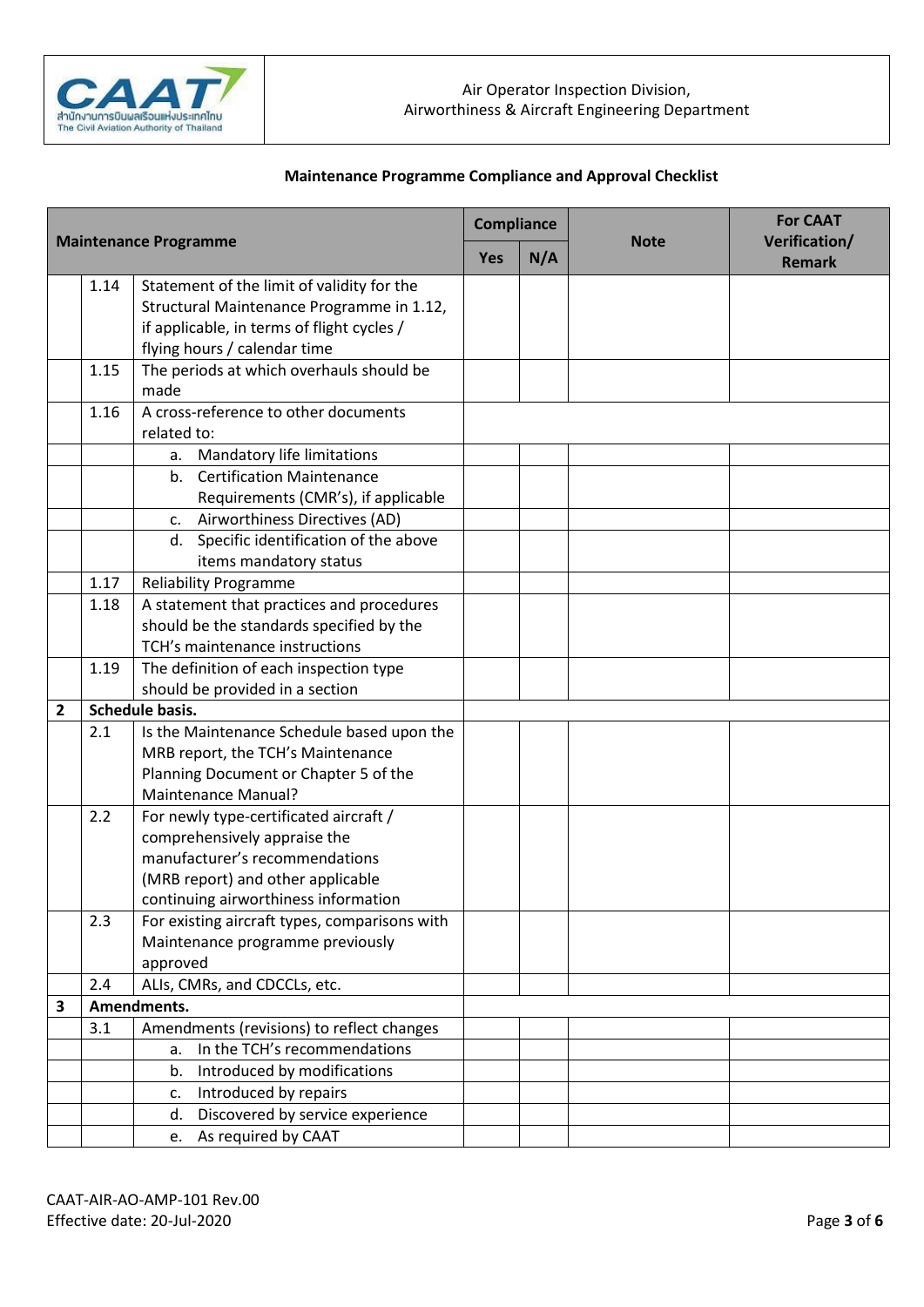

|   |                              | <b>Compliance</b>                                 |            |     | <b>For CAAT</b> |               |
|---|------------------------------|---------------------------------------------------|------------|-----|-----------------|---------------|
|   | <b>Maintenance Programme</b> |                                                   | <b>Yes</b> | N/A | <b>Note</b>     | Verification/ |
|   |                              |                                                   |            |     |                 | <b>Remark</b> |
| 4 |                              | Permitted variations to maintenance periods       |            |     |                 |               |
|   |                              | (see CAAT announcement)                           |            |     |                 |               |
|   | 4.1                          | Vary the periods through a procedure              |            |     |                 |               |
|   |                              | approved by the CAAT?                             |            |     |                 |               |
|   | 4.2                          | Vary the periods with the approval of CAAT        |            |     |                 |               |
|   |                              | (See CAAT announcement)                           |            |     |                 |               |
| 5 |                              | Periodic review of maintenance schedule contents. |            |     |                 |               |
|   | 5.1                          | Periodic review to ensure that the                |            |     |                 |               |
|   |                              | Maintenance Schedule reflects current:            |            |     |                 |               |
|   |                              | a. TCH's recommendations                          |            |     |                 |               |
|   |                              | b. Revisions to the MRB report if                 |            |     |                 |               |
|   |                              | applicable                                        |            |     |                 |               |
|   |                              | Mandatory requirements<br>C.                      |            |     |                 |               |
|   |                              | Maintenance needs of the aircraft<br>d.           |            |     |                 |               |
|   | 5.2                          | Annual review defined                             |            |     |                 |               |
| 6 | <b>CAAT required items</b>   |                                                   |            |     |                 |               |
|   | 6.1                          | Details of who may issue a CRS                    |            |     |                 |               |
|   | 6.2                          | Define which inspections/checks are               |            |     |                 |               |
|   |                              | considered to be base maintenance                 |            |     |                 |               |
|   | 6.3                          | Maintenance Requirements, in the                  |            |     |                 |               |
|   |                              | absence of manufacturer's recommendations.        |            |     |                 |               |
|   |                              | (See CAAT ENG-01 Appendix D)                      |            |     |                 |               |
|   |                              | 6.3.1 Aircraft battery capacity check / deep      |            |     |                 |               |
|   |                              | cycle                                             |            |     |                 |               |
|   |                              | 6.3.2 Emergency equipment                         |            |     |                 |               |
|   |                              | 6.3.3 Emergency escape provisions                 |            |     |                 |               |
|   |                              | a. Portable valise type life-rafts                |            |     |                 |               |
|   |                              | b. Door & escape chutes / slides                  |            |     |                 |               |
|   |                              | Emergency exits / hatches<br>c.                   |            |     |                 |               |
|   |                              | 6.3.4 Flexible hoses                              |            |     |                 |               |
|   |                              | 6.3.5 Fuel / oil system contamination checks      |            |     |                 |               |
|   |                              | 6.3.6 Pressure vessels                            |            |     |                 |               |
|   |                              | 6.3.7 Seat belts and harnesses                    |            |     |                 |               |
|   |                              | 6.3.8 CAAT Airworthiness Requirement              |            |     |                 |               |
|   |                              | applicability                                     |            |     |                 |               |
|   |                              | 6.3.9 Vital points and control systems            |            |     |                 |               |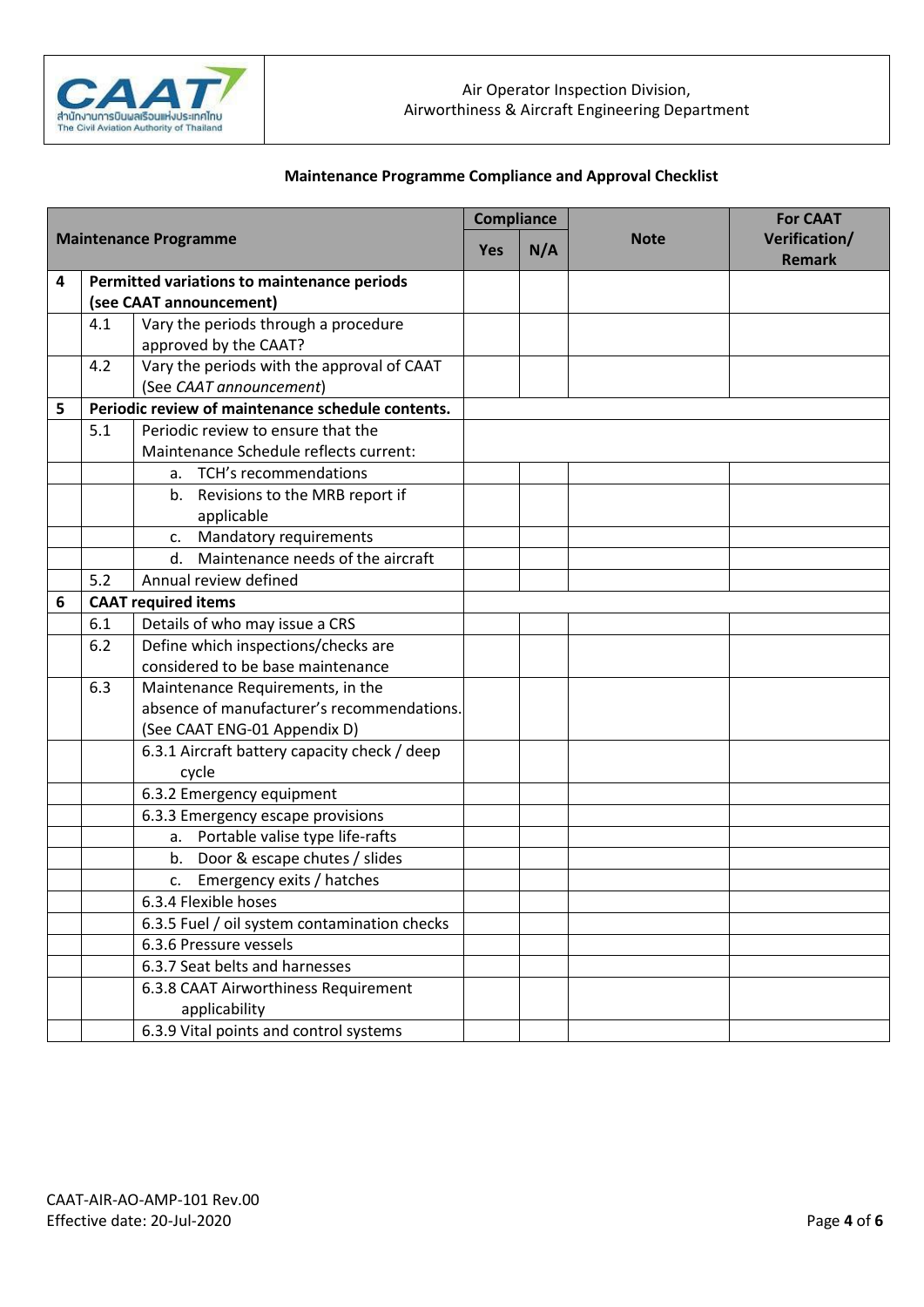

| <b>Maintenance Programme</b> |                                            | <b>Compliance</b> |     |             | <b>For CAAT</b>                |
|------------------------------|--------------------------------------------|-------------------|-----|-------------|--------------------------------|
|                              |                                            | <b>Yes</b>        | N/A | <b>Note</b> | Verification/<br><b>Remark</b> |
|                              | 6.3.10 Maintenance applicable to special   |                   |     |             |                                |
|                              | operational approvals, if applicable:      |                   |     |             |                                |
|                              | AWO                                        |                   |     |             |                                |
|                              | <b>RVSM</b>                                |                   |     |             |                                |
|                              | <b>ETOPS</b>                               |                   |     |             |                                |
|                              | <b>MNPS</b>                                |                   |     |             |                                |
|                              | Transport of dangerous goods               |                   |     |             |                                |
|                              | Other (Specify)                            |                   |     |             |                                |
|                              | 6.3.11 Customer furnished equipment        |                   |     |             |                                |
|                              | 6.3.12 Engine & APU condition monitored    |                   |     |             |                                |
|                              | maintenance                                |                   |     |             |                                |
|                              | 6.3.13 Mandatory requirements as listed in |                   |     |             |                                |
|                              | <b>CAAT Airworthiness Directive</b>        |                   |     |             |                                |
|                              | 6.3.14 Flight recorder systems (FDR, CVR)  |                   |     |             |                                |
|                              | 5.3.15 Mode "S" transponder ICAO 24-       |                   |     |             |                                |
|                              | bit aircraft addresses                     |                   |     |             |                                |
|                              | 6.3.16 In-flight entertainment systems     |                   |     |             |                                |

#### **For AOC For CAAT Staff**

|--|--|

Accepted by CAAT ………………………………………… (AIR Inspector Sign)

…………………………………………. (Position Inspector Name ……………………………………….

Sign and Date …………………………………………. Date of Acceptance ………………………………….